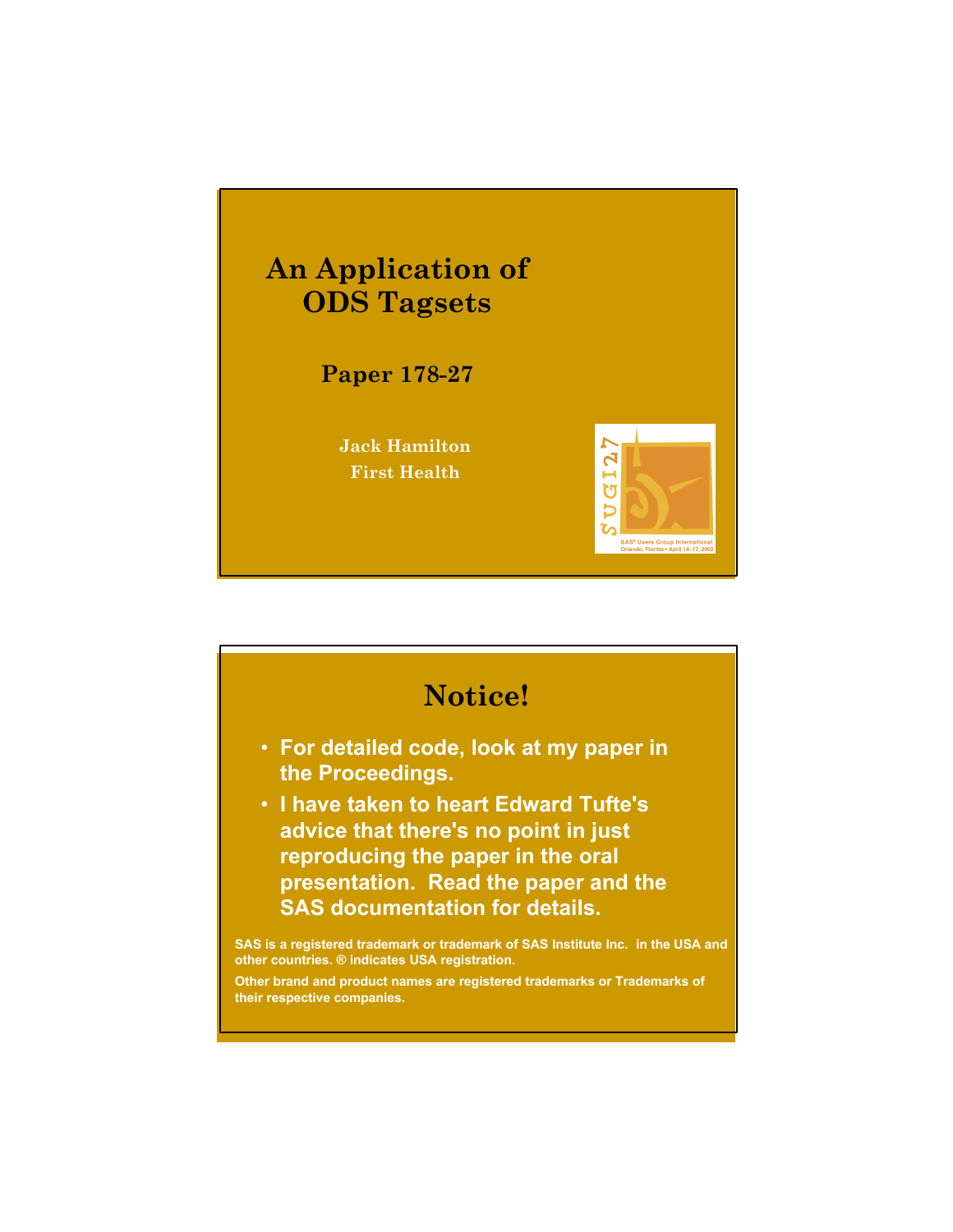#### **Overview**

- **I want to give you an overview of tagsets. I'm not going to go into a lot of detail. See the proceedings if that's what you want. It will be easier to absorb if you have it in writing.**
- **Don't worry if this doesn't make sense the first time you hear it. The way the parts work together makes sense, but it might not be obvious at first.**

## **ODS**

• **The Output Delivery System is the SAS System's way of allowing you to tailor your output. You can specify a destination, a style, and how individual elements will be displayed.**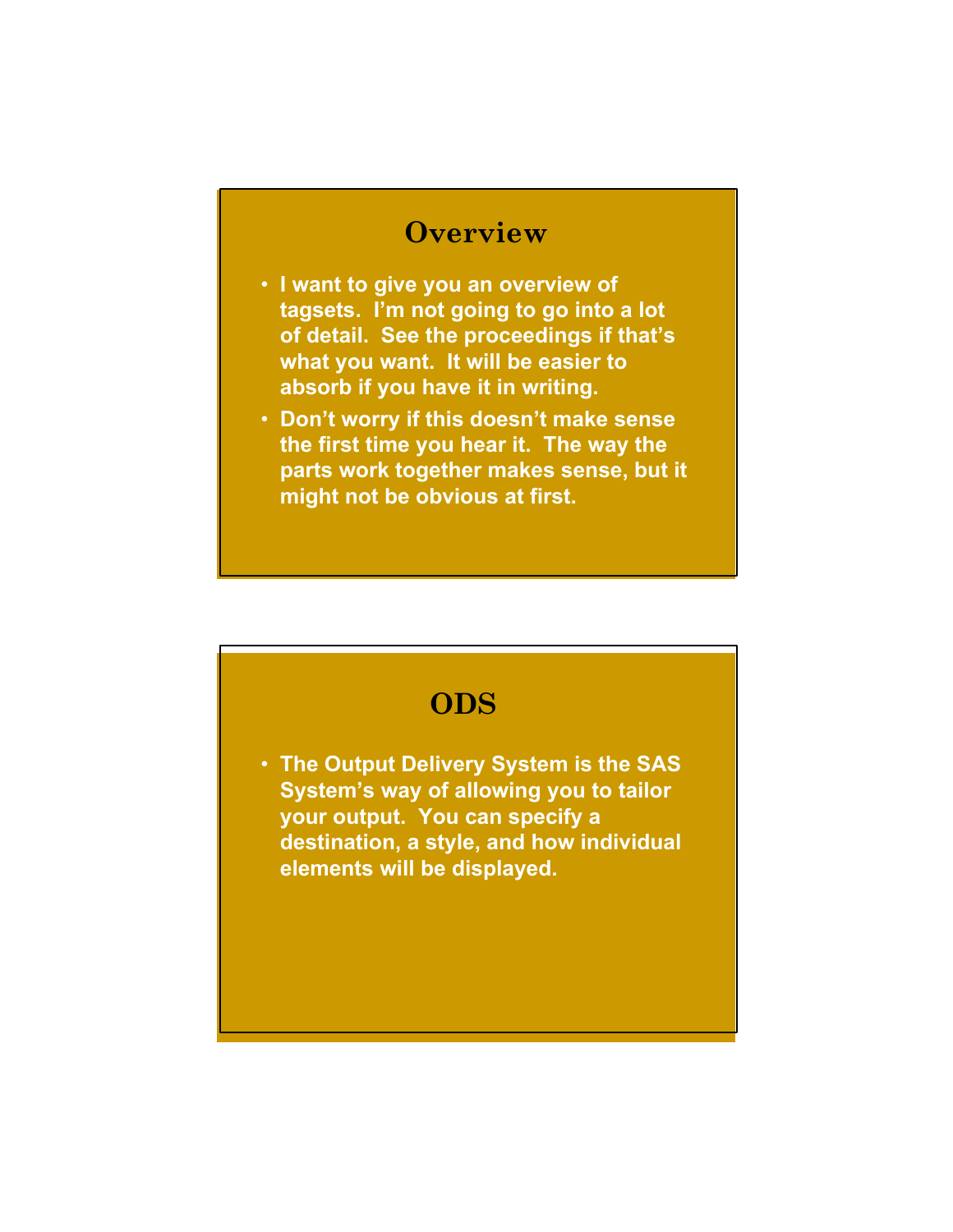# **ODS Destinations**

• **ODS destinations describe how the output will be displayed:**

**ods listing;**

**ods pdf file=\_webout;**

**ods html**

**file='c:\temp\my.html';**

• **Each destination statement creates an Output Delivery Agent.**

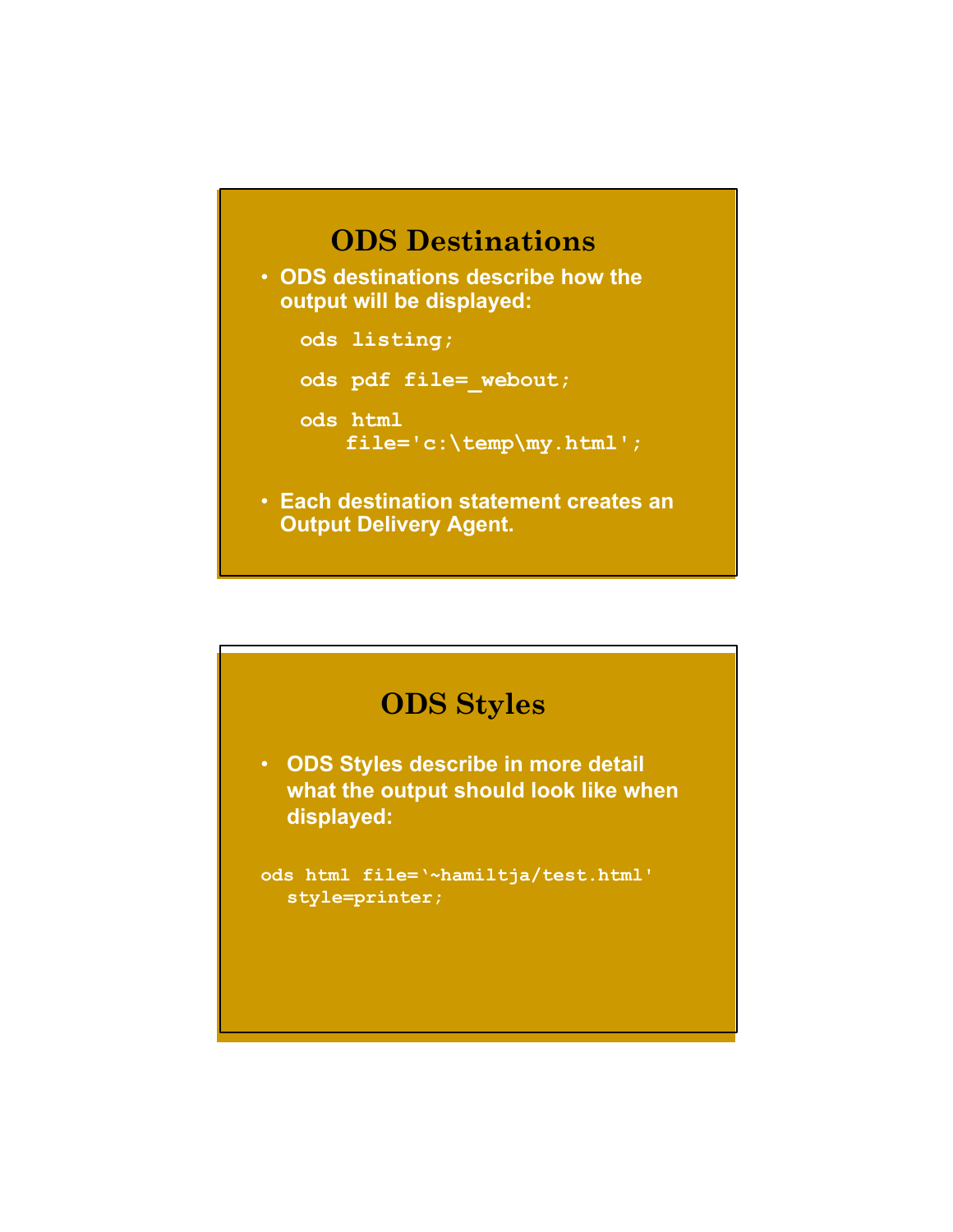## **What's Wrong With "Out Of The Box"?**

- **In my application, which is described in more detail in the Proceedings, I wanted more control over output than I could get with the standard styles. In particular, I wanted:**
	- **Very plain HTML.**
	- **An easy way to add lots of <head> material to HTML.**
	- **An rich-content plain text format.**
- **SAS doesn't provide any of those.**

#### **Why Not Use Templates?**

• **PROC TEMPLATE provides the capability of modifying existing ODS descriptions or creating new ones. It's well and extensively documented by SAS in** *The Complete Guide to the SAS Output Delivery System***, and in Lauren Haworth's** *Output Delivery System: The Basics***. I could have created the HTML part of my application without using tagsets.**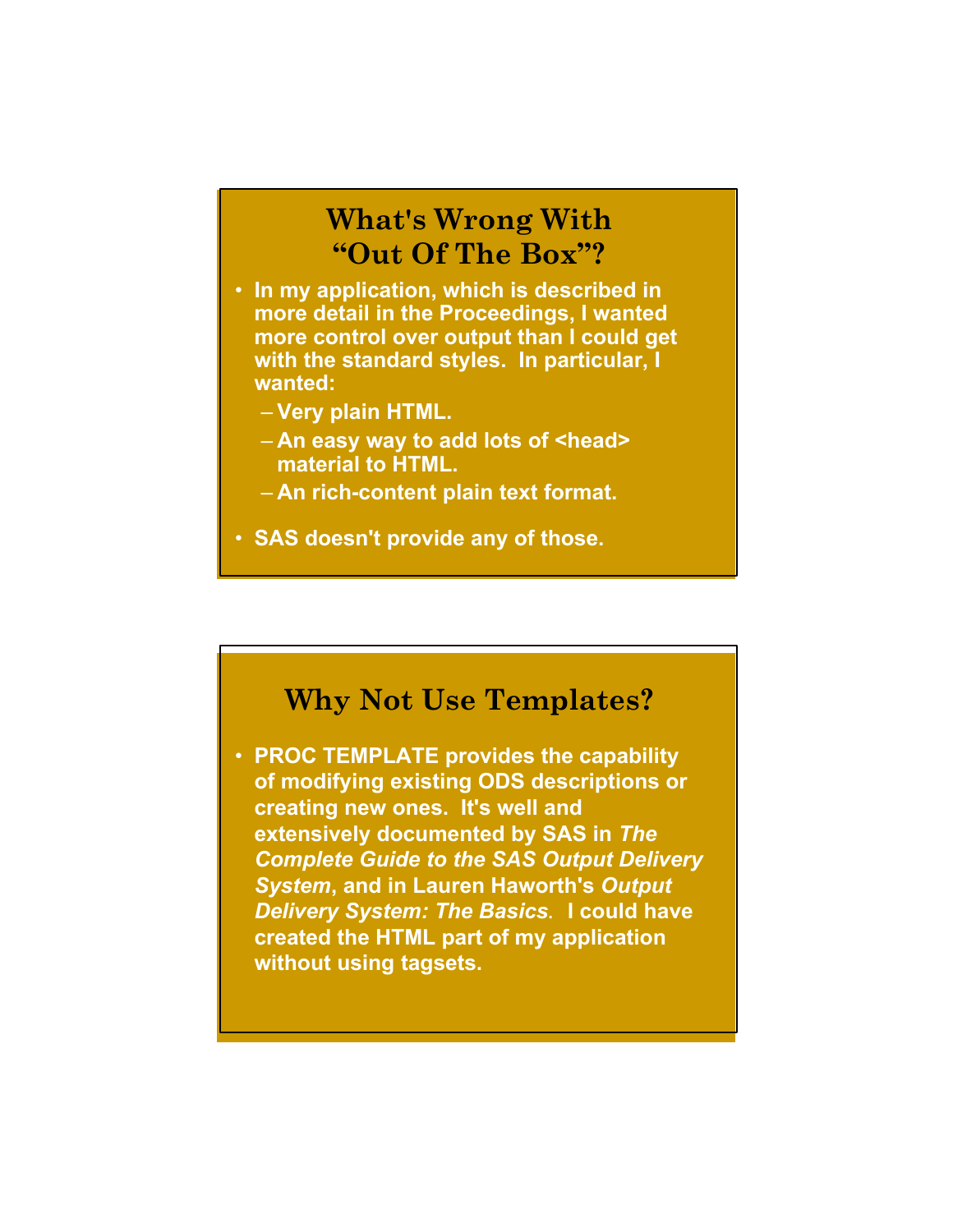#### **Because They're Too Hard!**

- **But there's a fundamental problem, for me, with templates:** *I don't understand them well enough to feel comfortable using them***. I can modify bits here and there to get what I want, but I don't have "the big picture". It's too complicated.**
- **I have a much better feel for tagsets, even though they're much newer, and that's why I chose them – they're like programming.**
- **YMMV**

# **So What's A Tagset?**

- **A tagset is a way of describing how to create output from ODS. It's basically an eventdriven programming language.**
- **Event-driven means that a piece of tagset code is executed, or triggered, when some relevant event happens in ODS, rather than starting at the top and going through the code to the bottom, as in a traditional SAS program.**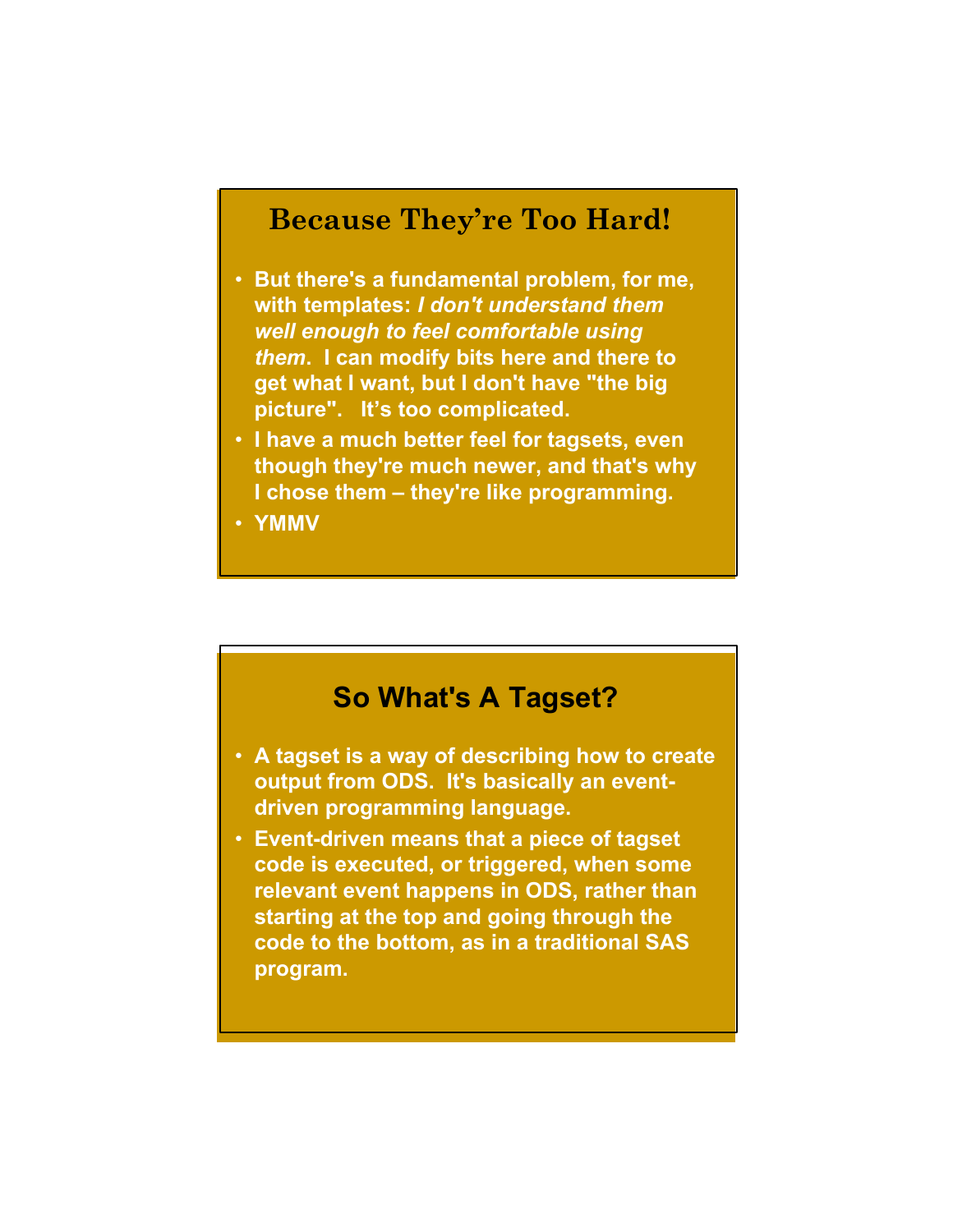# **Event Driven Programming?**

- **It sounds like a big deal, but it's not, really. The leap between the data step (procedural) and SQL (declarative) is much big than the leap between procedural and event-driven.**
- **If you've used VBA in Microsoft Word or Excel, you've already done event-driven programming – and the event models there are much more complicated.**

# **An Event And Its Code** • **An example of an event which occurs in HTML output is** *top\_file***. It occurs, naturally enough, when the top (first) part of your output file is being written. define event top\_file;**

```
put '<html>';
```
**end;**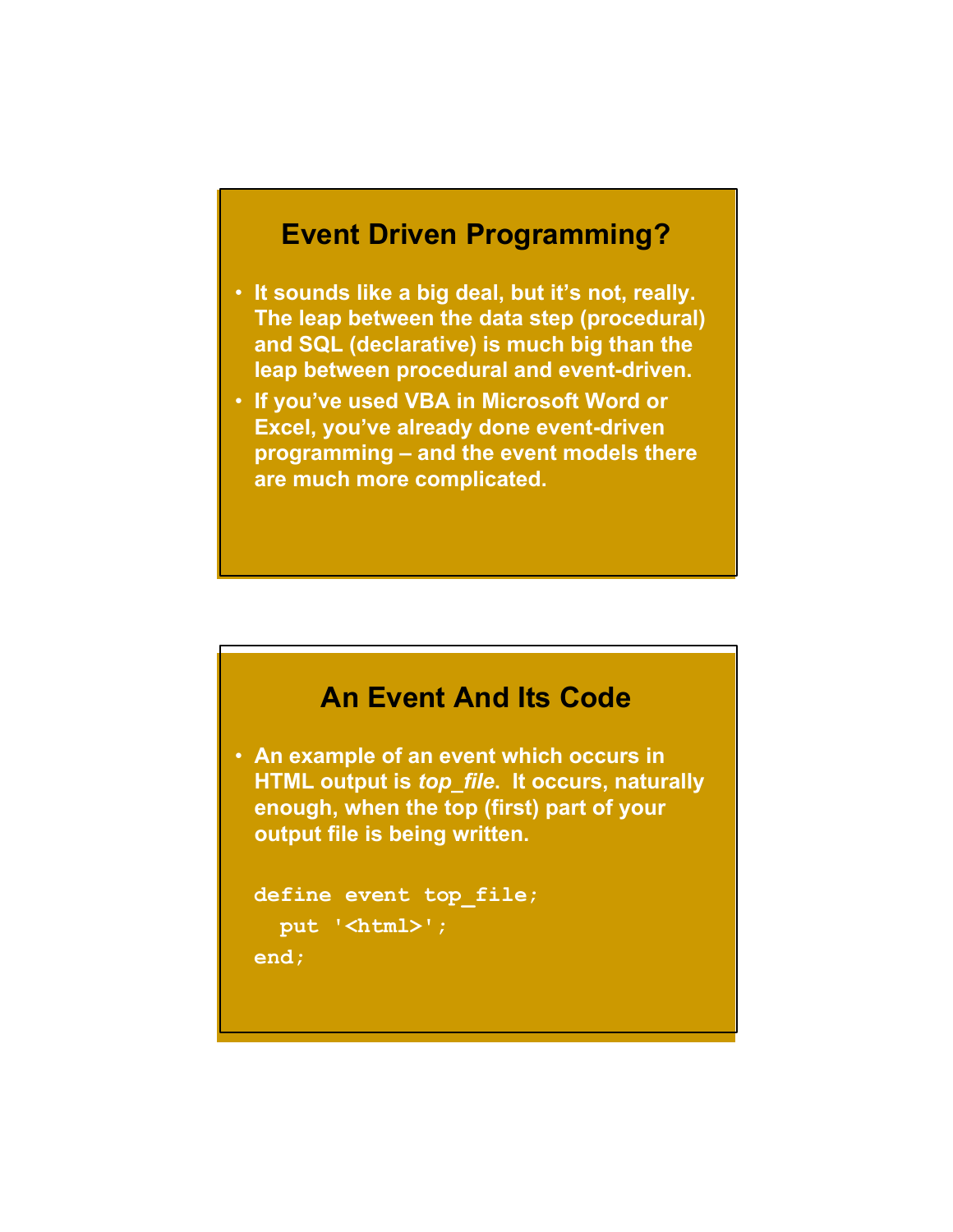#### **What Events Are Available?**

- **Events are available for anything that results in output. I'm not sure of the exact number, but there are dozens.**
- **But don't worry – you won't use most of them. My tagset for plain XHTML from PROC REPORT uses only 10 events, and I could have used fewer than that.**

#### **What Events Do I Need?**

• **To get a list of the events which occur during the creation of your output, use the event\_map tagset:**

> **ods markup type=event\_map body='c:\temp\event.xml';**

- **It creates a text file which you can review to see which events occurred.**
- **Other types are short\_map & text\_map.**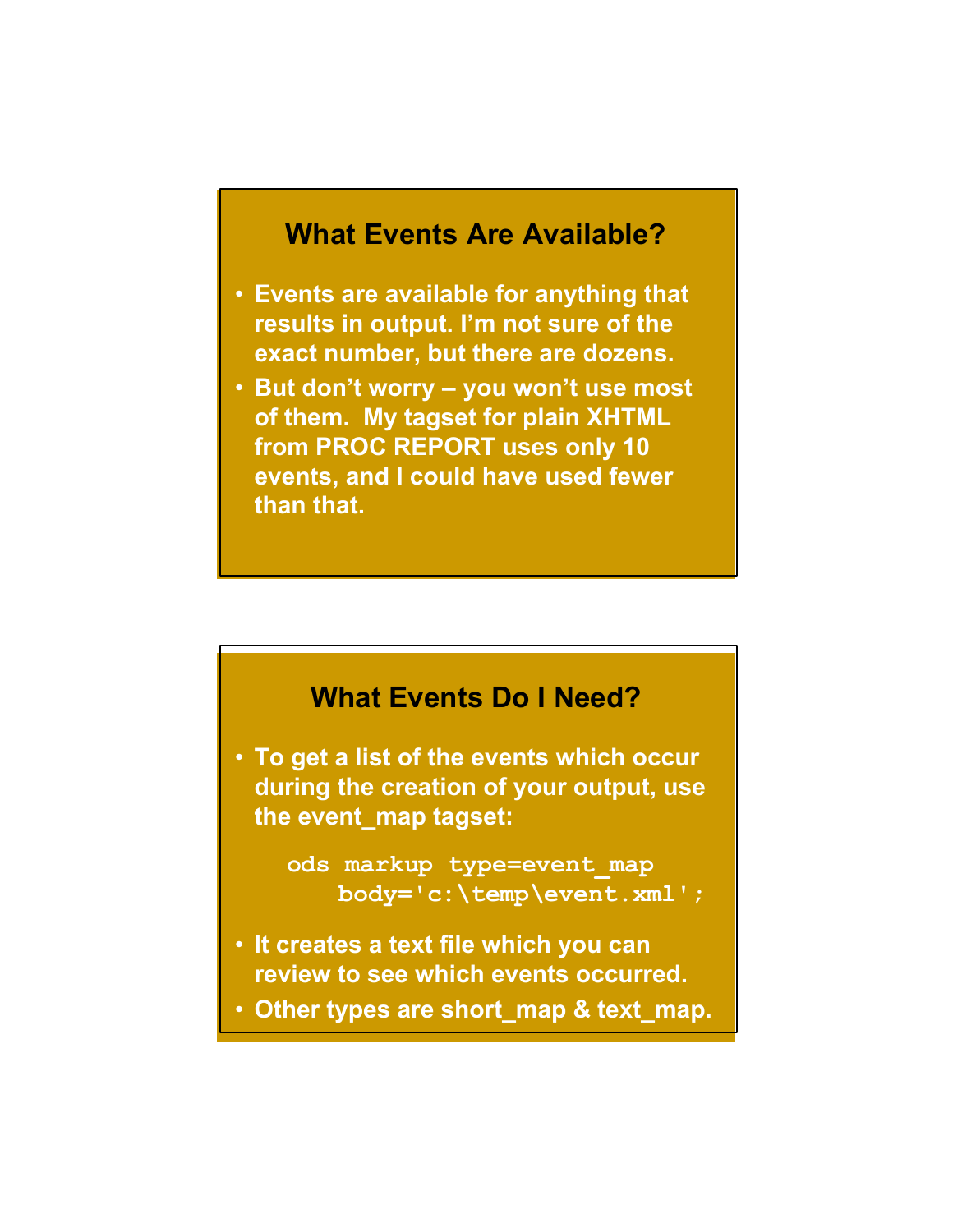#### **Another Way To Proceed**

**If there's an existing tagset which is almost what you want, just get the source code and modify it.**

**proc template;**

**source tagsets.chtml;**

**run;**

**Gives me something that's pretty close to my XHTML code.**

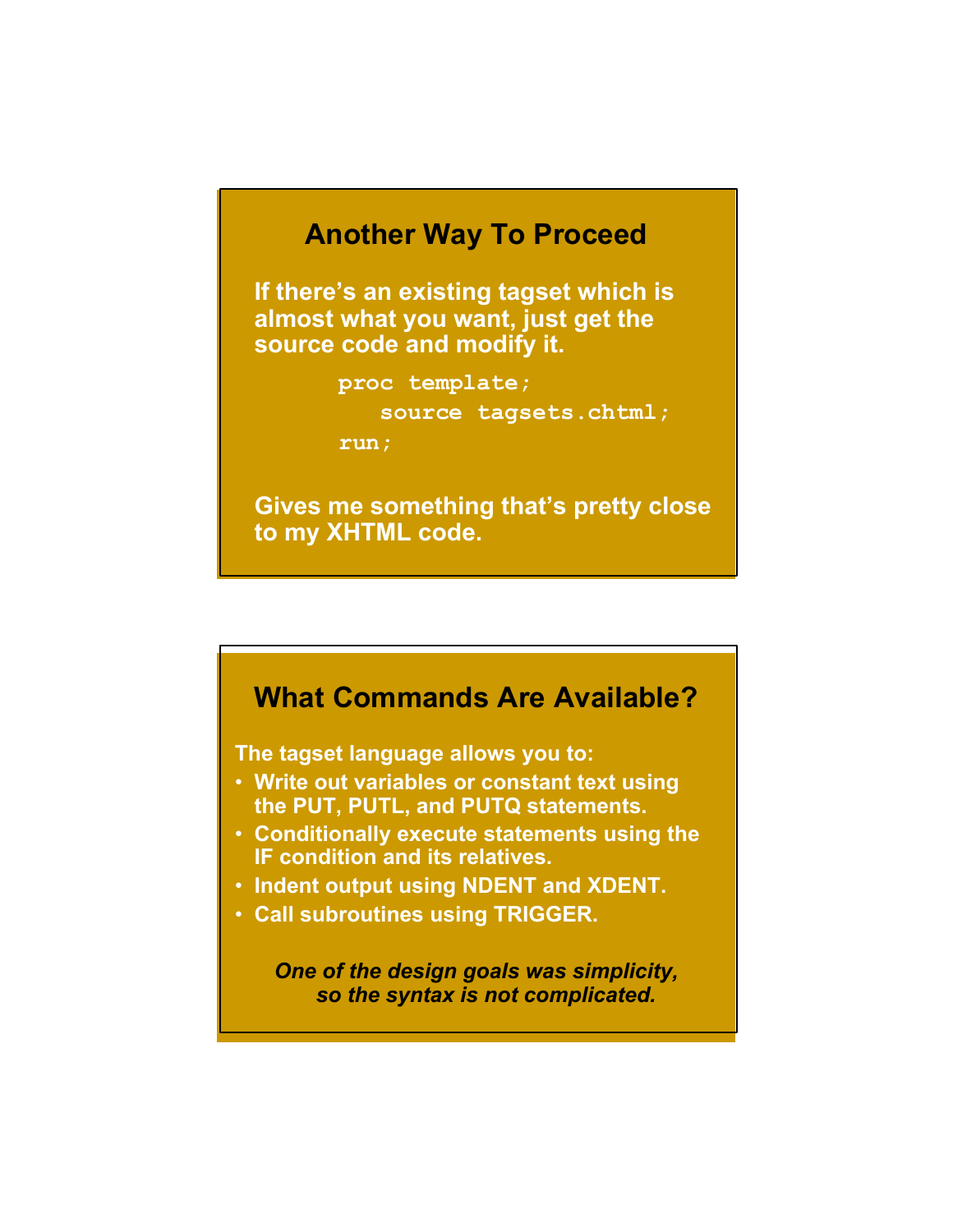# **What Information Is Available?**

**The tagset code has access to data:**

- **Many events have a value associated with them. For example, when a cell is being written out with the DATA event, the variable VALUE contains the value in that cell.**
- **Some events create additional variables. You'll get a list when you run an event map.**
- **Some values, such as the HTML title, are available generally.**

| <b>Tagsets in Action</b>                                                                                                                                                                                                                    |                                                               |
|---------------------------------------------------------------------------------------------------------------------------------------------------------------------------------------------------------------------------------------------|---------------------------------------------------------------|
| define event doc title;<br>put ' <title>';<br/>put VALUE;<br/>put '</title> ' nl;<br>end:<br>define event doc head;<br>start:<br>put ' <head>' nl;<br/>ndent;<br/>finish:<br/>xdent:<br/>put <math>\frac{1}{2}</math> /head&gt;' nl;</head> | $head$<br><title></title><br>$\langle$ /head><br>$<$ body $>$ |
| end;                                                                                                                                                                                                                                        |                                                               |
| define event doc body;<br>start:<br>put '<br>body>' nl;<br>finish:<br>put $\sqrt{\text{body}}$ nl;<br>                                                                                                                                      |                                                               |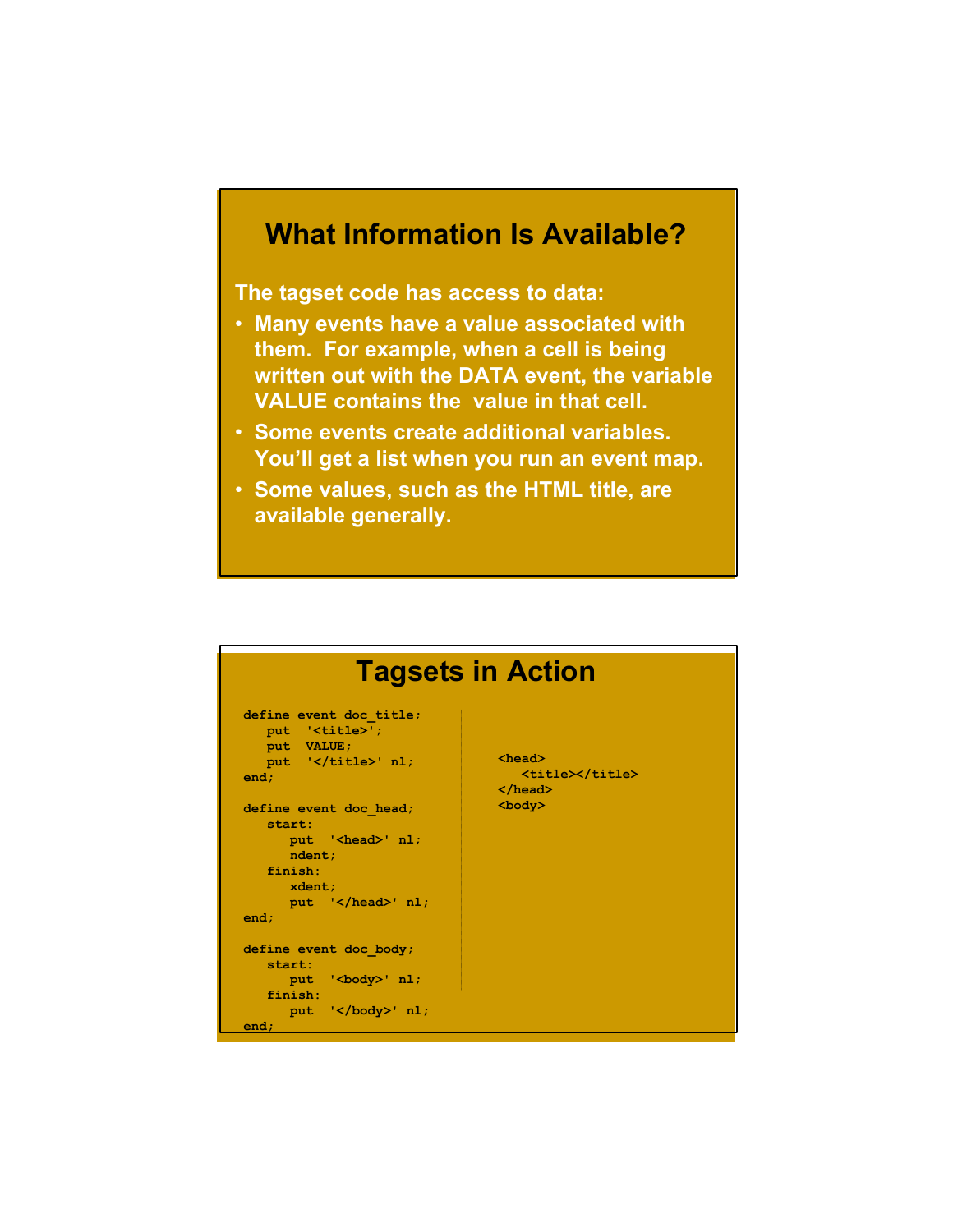

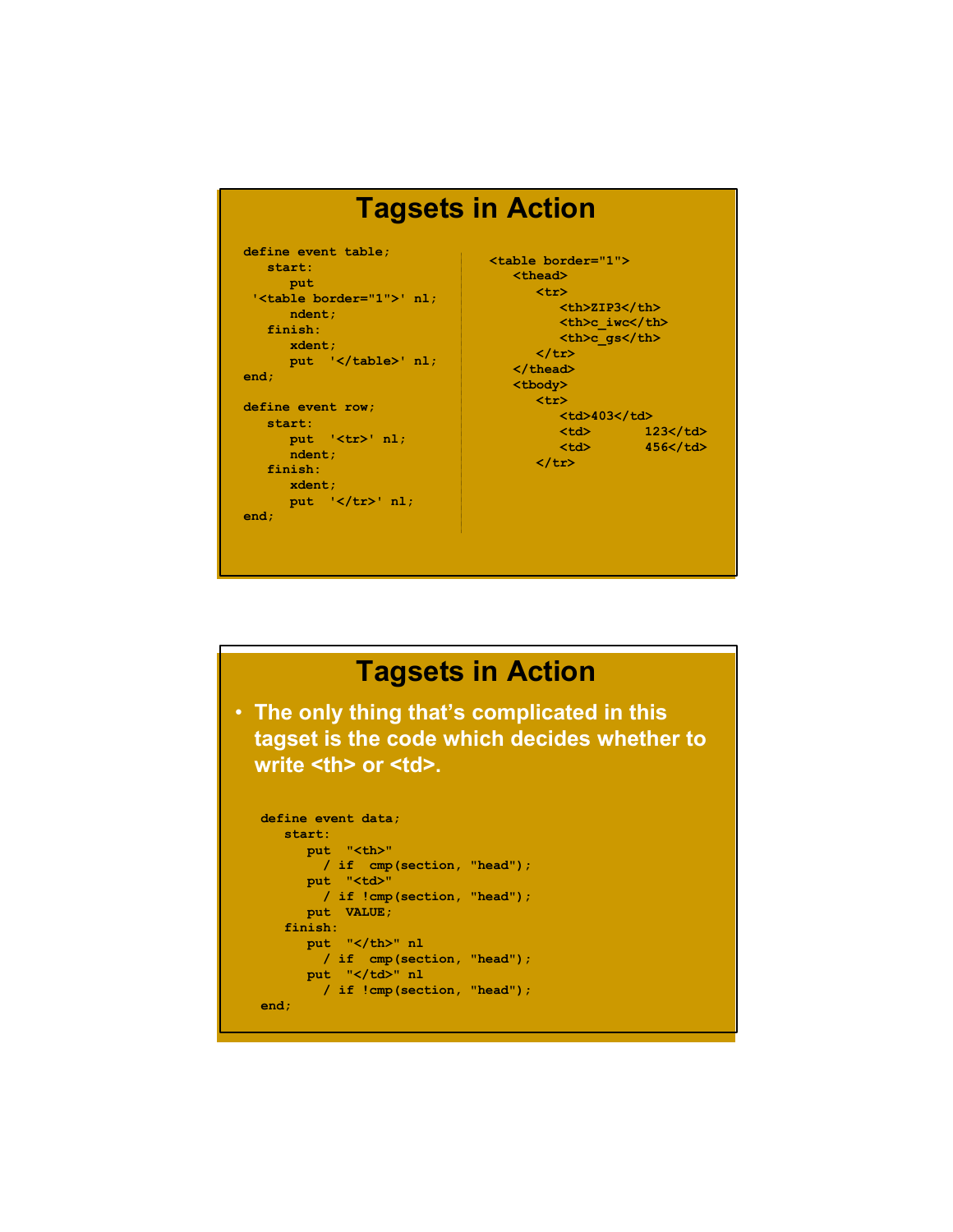# **A Reminder…**

- **Tagsets are event-driven.**
- **Which events are executed and in what order is controlled by the procedure creating output, not by your code.**
- **So… if you want to rearrange the order of your output, you'll have to take some additional steps.**

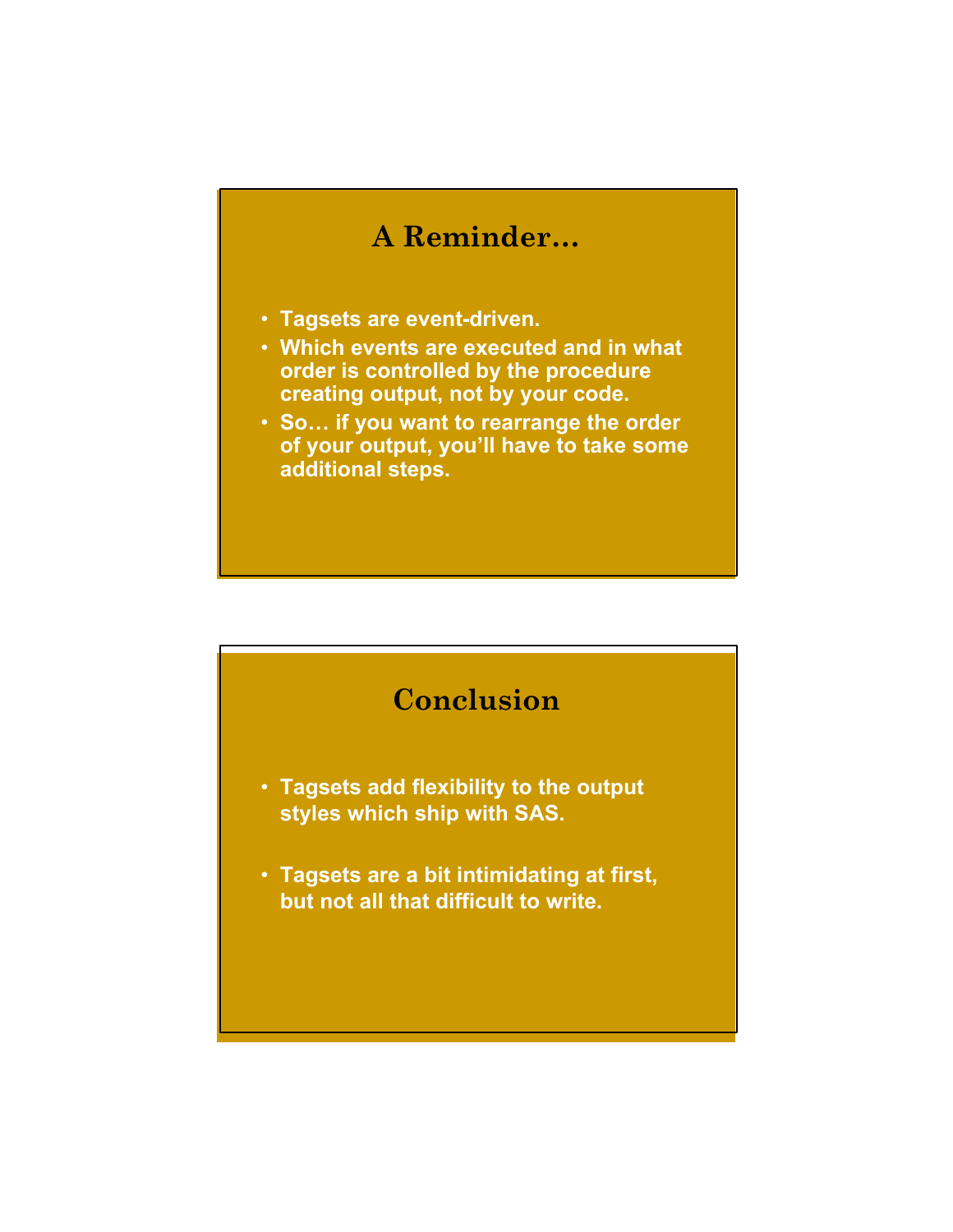

- **Sandy McNeil, SAS Institute**
- **Brian Schellenberger, SAS Institute**
- **Eric Gebhart, SAS Institute**